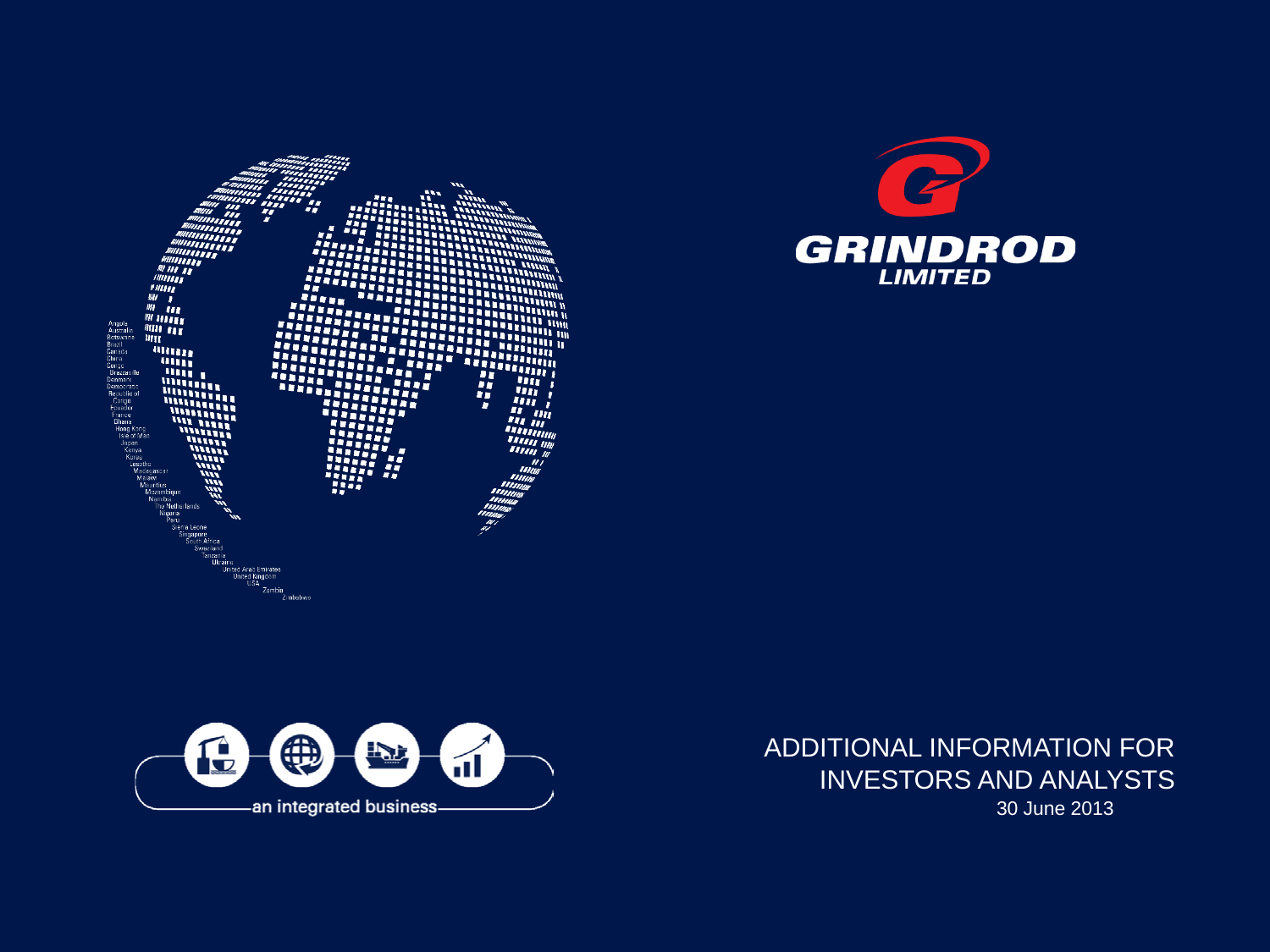## MANAGEMENT SEGMENTAL BALANCE SHEETS AS AT 30 JUNE 2013



| <b>R'000</b>                                  | <b>FREIGHT</b><br><b>SERVICES</b> | <b>TRADING</b> | <b>SHIPPING</b> | <b>FINANCIAL</b><br><b>SERVICES</b> | <b>GROUP</b><br><b>COSTS</b> | <b>TOTAL</b><br><b>GROUP</b> |
|-----------------------------------------------|-----------------------------------|----------------|-----------------|-------------------------------------|------------------------------|------------------------------|
| <b>Fixed assets</b>                           | 2 489 361                         | 115 982        | 5 845 809       | 141 420                             | 60819                        | 8 653 391                    |
| Other assets                                  | 2 603 200                         | 900 168        | 324 075         | 1 441 144                           | 1 089 059                    | 6 357 646                    |
| Current assets excluding cash                 | 2 194 255                         | 3 935 256      | 996 023         | 4 4 3 1 2 2 5                       | 930 868                      | 12 487 627                   |
| <b>TOTAL ASSETS</b>                           | 7 286 816                         | 4 951 406      | 7 165 907       | 6 013 789                           | 2 080 746                    | 27 498 664                   |
| Equity                                        | (3406287)                         | (765695)       | (4334955)       | (575021)                            | (2035541)                    | (11 117 499)                 |
| <b>Preference Share Capital</b>               | (299 200)                         | (190 800)      | $\blacksquare$  | (250000)                            |                              | (740000)                     |
| Net debt                                      | (980325)                          | (93 890)       | (1763202)       | (972067)                            | (36 199)                     | (3845683)                    |
| Non-current liabilities                       | (182 237)                         | (7571)         | (38 372)        | (30735)                             | (32 871)                     | (291786)                     |
| <b>Current liabilities</b>                    | (2418767)                         | (3893450)      | (1029378)       | (4185966)                           | 23 8 65                      | (11503696)                   |
| <b>TOTAL EQUITY AND</b><br><b>LIABILITIES</b> | (7286816)                         | (4951406)      | (7165907)       | (6013789)                           | (2080746)                    | (27498664)                   |



**GRINDROD LIMITED | UNAUDITED ABRIDGED RESULTS AND DIVIDEND ANNOUNCEMENT**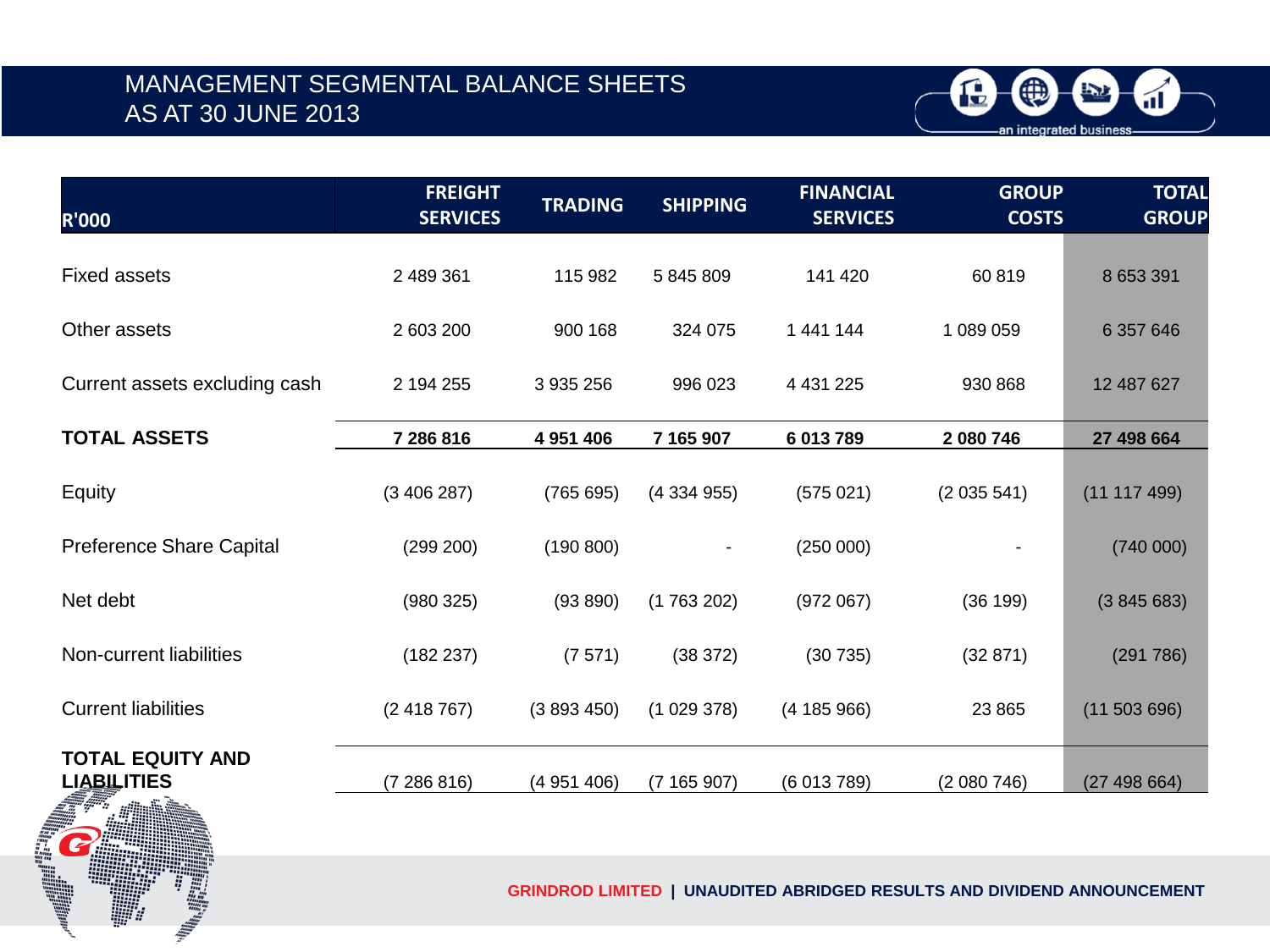# **GRINDROD LIMITED** GRINDROD LIMITED

SEGMENTAL ANALYSIS with breakdown of segmental adjustments per division<br>for the six months ended 30 June 2013 SEGMENTAL ANALYSIS with breakdown of segmental adjustments per division for the six months ended 30 June 2013

SEGMENTAL ANALYSIS

| 188699<br>252613<br>(872<br>2013<br>R000<br>(6950912)<br>30 June<br>(247292)<br>(10543)<br>(252677)<br>338)<br>(101902)<br>(855 155)<br>(431918)<br>7729742<br>6980782<br>535360<br>10263220<br>914174<br>14710524<br>32908<br>967278<br>24 618<br>137 228<br>239<br>80093<br>463200<br>2375855<br>358<br>155917<br>577581<br>287<br>E<br>᠇<br>Earnings before interest, taxation, depreciation and<br>Operating profit before interest and taxation<br>Segmental adjustments <sup>#</sup><br>Segmental adjustments <sup>#</sup><br>Financial Services<br>Financial Services<br>Financial Services<br>Financial Services<br>Freight Services<br>Freight Services<br>Freight Services<br>Freight Services<br>Freight Services<br>amortisation<br>Revenue<br>Shipping<br>Shipping<br>Shipping<br>Shipping<br>Shipping<br>Trading<br>Trading<br>Trading<br>Trading<br>Trading<br>Group<br>Group<br>Group<br>Group | 30 June<br>2012<br>R000<br>(103 182)<br>(73434)<br>(40558)<br>(3)<br>(217175)<br>18785950<br>546705<br>266889<br>383816<br>221408<br>197380<br>158289<br>43998<br>15496462<br>2213782<br>19658063<br>763880<br>1853166<br>94331<br>358112<br>6101<br>322 | 31 December<br>2012*<br>R <sub>000</sub><br>35 267 063<br>(6893863)<br>(394852)<br>(37925)<br>258 660<br>252 686<br>27 262 223<br>4009832<br>730 048<br>127702<br>27 074 222<br>3 929 411<br>911<br>$\overline{ }$ |
|----------------------------------------------------------------------------------------------------------------------------------------------------------------------------------------------------------------------------------------------------------------------------------------------------------------------------------------------------------------------------------------------------------------------------------------------------------------------------------------------------------------------------------------------------------------------------------------------------------------------------------------------------------------------------------------------------------------------------------------------------------------------------------------------------------------------------------------------------------------------------------------------------------------|----------------------------------------------------------------------------------------------------------------------------------------------------------------------------------------------------------------------------------------------------------|--------------------------------------------------------------------------------------------------------------------------------------------------------------------------------------------------------------------|
|                                                                                                                                                                                                                                                                                                                                                                                                                                                                                                                                                                                                                                                                                                                                                                                                                                                                                                                |                                                                                                                                                                                                                                                          |                                                                                                                                                                                                                    |
|                                                                                                                                                                                                                                                                                                                                                                                                                                                                                                                                                                                                                                                                                                                                                                                                                                                                                                                |                                                                                                                                                                                                                                                          | (8004839)<br>(460, 340)<br>(716 125)<br>(217072)<br>311759<br>390 244                                                                                                                                              |
|                                                                                                                                                                                                                                                                                                                                                                                                                                                                                                                                                                                                                                                                                                                                                                                                                                                                                                                |                                                                                                                                                                                                                                                          |                                                                                                                                                                                                                    |
|                                                                                                                                                                                                                                                                                                                                                                                                                                                                                                                                                                                                                                                                                                                                                                                                                                                                                                                |                                                                                                                                                                                                                                                          |                                                                                                                                                                                                                    |
|                                                                                                                                                                                                                                                                                                                                                                                                                                                                                                                                                                                                                                                                                                                                                                                                                                                                                                                |                                                                                                                                                                                                                                                          |                                                                                                                                                                                                                    |
|                                                                                                                                                                                                                                                                                                                                                                                                                                                                                                                                                                                                                                                                                                                                                                                                                                                                                                                |                                                                                                                                                                                                                                                          |                                                                                                                                                                                                                    |
|                                                                                                                                                                                                                                                                                                                                                                                                                                                                                                                                                                                                                                                                                                                                                                                                                                                                                                                |                                                                                                                                                                                                                                                          |                                                                                                                                                                                                                    |
|                                                                                                                                                                                                                                                                                                                                                                                                                                                                                                                                                                                                                                                                                                                                                                                                                                                                                                                |                                                                                                                                                                                                                                                          |                                                                                                                                                                                                                    |
|                                                                                                                                                                                                                                                                                                                                                                                                                                                                                                                                                                                                                                                                                                                                                                                                                                                                                                                |                                                                                                                                                                                                                                                          |                                                                                                                                                                                                                    |
|                                                                                                                                                                                                                                                                                                                                                                                                                                                                                                                                                                                                                                                                                                                                                                                                                                                                                                                |                                                                                                                                                                                                                                                          |                                                                                                                                                                                                                    |
|                                                                                                                                                                                                                                                                                                                                                                                                                                                                                                                                                                                                                                                                                                                                                                                                                                                                                                                |                                                                                                                                                                                                                                                          |                                                                                                                                                                                                                    |
|                                                                                                                                                                                                                                                                                                                                                                                                                                                                                                                                                                                                                                                                                                                                                                                                                                                                                                                |                                                                                                                                                                                                                                                          |                                                                                                                                                                                                                    |
|                                                                                                                                                                                                                                                                                                                                                                                                                                                                                                                                                                                                                                                                                                                                                                                                                                                                                                                |                                                                                                                                                                                                                                                          |                                                                                                                                                                                                                    |
|                                                                                                                                                                                                                                                                                                                                                                                                                                                                                                                                                                                                                                                                                                                                                                                                                                                                                                                |                                                                                                                                                                                                                                                          |                                                                                                                                                                                                                    |
|                                                                                                                                                                                                                                                                                                                                                                                                                                                                                                                                                                                                                                                                                                                                                                                                                                                                                                                |                                                                                                                                                                                                                                                          |                                                                                                                                                                                                                    |
|                                                                                                                                                                                                                                                                                                                                                                                                                                                                                                                                                                                                                                                                                                                                                                                                                                                                                                                |                                                                                                                                                                                                                                                          |                                                                                                                                                                                                                    |
|                                                                                                                                                                                                                                                                                                                                                                                                                                                                                                                                                                                                                                                                                                                                                                                                                                                                                                                |                                                                                                                                                                                                                                                          |                                                                                                                                                                                                                    |
|                                                                                                                                                                                                                                                                                                                                                                                                                                                                                                                                                                                                                                                                                                                                                                                                                                                                                                                |                                                                                                                                                                                                                                                          |                                                                                                                                                                                                                    |
|                                                                                                                                                                                                                                                                                                                                                                                                                                                                                                                                                                                                                                                                                                                                                                                                                                                                                                                |                                                                                                                                                                                                                                                          |                                                                                                                                                                                                                    |
|                                                                                                                                                                                                                                                                                                                                                                                                                                                                                                                                                                                                                                                                                                                                                                                                                                                                                                                |                                                                                                                                                                                                                                                          |                                                                                                                                                                                                                    |
|                                                                                                                                                                                                                                                                                                                                                                                                                                                                                                                                                                                                                                                                                                                                                                                                                                                                                                                |                                                                                                                                                                                                                                                          |                                                                                                                                                                                                                    |
|                                                                                                                                                                                                                                                                                                                                                                                                                                                                                                                                                                                                                                                                                                                                                                                                                                                                                                                |                                                                                                                                                                                                                                                          |                                                                                                                                                                                                                    |
|                                                                                                                                                                                                                                                                                                                                                                                                                                                                                                                                                                                                                                                                                                                                                                                                                                                                                                                |                                                                                                                                                                                                                                                          | $(139 146)$<br>$(104 122)$                                                                                                                                                                                         |
|                                                                                                                                                                                                                                                                                                                                                                                                                                                                                                                                                                                                                                                                                                                                                                                                                                                                                                                |                                                                                                                                                                                                                                                          |                                                                                                                                                                                                                    |
|                                                                                                                                                                                                                                                                                                                                                                                                                                                                                                                                                                                                                                                                                                                                                                                                                                                                                                                |                                                                                                                                                                                                                                                          |                                                                                                                                                                                                                    |
|                                                                                                                                                                                                                                                                                                                                                                                                                                                                                                                                                                                                                                                                                                                                                                                                                                                                                                                |                                                                                                                                                                                                                                                          | 929 904                                                                                                                                                                                                            |
|                                                                                                                                                                                                                                                                                                                                                                                                                                                                                                                                                                                                                                                                                                                                                                                                                                                                                                                |                                                                                                                                                                                                                                                          |                                                                                                                                                                                                                    |
|                                                                                                                                                                                                                                                                                                                                                                                                                                                                                                                                                                                                                                                                                                                                                                                                                                                                                                                |                                                                                                                                                                                                                                                          | 241815<br>510 137                                                                                                                                                                                                  |
|                                                                                                                                                                                                                                                                                                                                                                                                                                                                                                                                                                                                                                                                                                                                                                                                                                                                                                                | 46951                                                                                                                                                                                                                                                    | 68523                                                                                                                                                                                                              |
| 79054<br>Financial Services                                                                                                                                                                                                                                                                                                                                                                                                                                                                                                                                                                                                                                                                                                                                                                                                                                                                                    | 43432                                                                                                                                                                                                                                                    | 126380                                                                                                                                                                                                             |
| (12514)<br>Group                                                                                                                                                                                                                                                                                                                                                                                                                                                                                                                                                                                                                                                                                                                                                                                                                                                                                               | 4596                                                                                                                                                                                                                                                     | $(41557)$<br>905 298<br>$\mathfrak{F}$                                                                                                                                                                             |
| 691586                                                                                                                                                                                                                                                                                                                                                                                                                                                                                                                                                                                                                                                                                                                                                                                                                                                                                                         | 536 291                                                                                                                                                                                                                                                  |                                                                                                                                                                                                                    |
| (374582)<br>Segmental adjustments <sup>#</sup>                                                                                                                                                                                                                                                                                                                                                                                                                                                                                                                                                                                                                                                                                                                                                                                                                                                                 | (186300)                                                                                                                                                                                                                                                 |                                                                                                                                                                                                                    |
| (71674)<br>(226998)<br>Freight Services<br>Trading                                                                                                                                                                                                                                                                                                                                                                                                                                                                                                                                                                                                                                                                                                                                                                                                                                                             | (86440)<br>(71422)                                                                                                                                                                                                                                       | $\frac{(387824)}{(176567)}$<br>$(132480)$                                                                                                                                                                          |
| (75910)<br>Shipping                                                                                                                                                                                                                                                                                                                                                                                                                                                                                                                                                                                                                                                                                                                                                                                                                                                                                            | (28438)                                                                                                                                                                                                                                                  | (78 777)                                                                                                                                                                                                           |
| Financial Services                                                                                                                                                                                                                                                                                                                                                                                                                                                                                                                                                                                                                                                                                                                                                                                                                                                                                             |                                                                                                                                                                                                                                                          |                                                                                                                                                                                                                    |
| 317004<br>Group                                                                                                                                                                                                                                                                                                                                                                                                                                                                                                                                                                                                                                                                                                                                                                                                                                                                                                | 349 991                                                                                                                                                                                                                                                  | 517474                                                                                                                                                                                                             |
| Share of associate companies' profit after taxation                                                                                                                                                                                                                                                                                                                                                                                                                                                                                                                                                                                                                                                                                                                                                                                                                                                            |                                                                                                                                                                                                                                                          |                                                                                                                                                                                                                    |
| 12031<br>Freight Services                                                                                                                                                                                                                                                                                                                                                                                                                                                                                                                                                                                                                                                                                                                                                                                                                                                                                      | 5843                                                                                                                                                                                                                                                     | 10200                                                                                                                                                                                                              |
| (1383)<br>Trading                                                                                                                                                                                                                                                                                                                                                                                                                                                                                                                                                                                                                                                                                                                                                                                                                                                                                              |                                                                                                                                                                                                                                                          | (815)                                                                                                                                                                                                              |
| 10648                                                                                                                                                                                                                                                                                                                                                                                                                                                                                                                                                                                                                                                                                                                                                                                                                                                                                                          | 5843                                                                                                                                                                                                                                                     | 9385                                                                                                                                                                                                               |
| Profit/(loss) attributable to ordinary shareholders                                                                                                                                                                                                                                                                                                                                                                                                                                                                                                                                                                                                                                                                                                                                                                                                                                                            |                                                                                                                                                                                                                                                          |                                                                                                                                                                                                                    |
| 375694<br>Freight Services                                                                                                                                                                                                                                                                                                                                                                                                                                                                                                                                                                                                                                                                                                                                                                                                                                                                                     | 580 225                                                                                                                                                                                                                                                  | 793540                                                                                                                                                                                                             |
| 106166<br>711<br>Shipping<br>Trading                                                                                                                                                                                                                                                                                                                                                                                                                                                                                                                                                                                                                                                                                                                                                                                                                                                                           | (121061)<br>96172                                                                                                                                                                                                                                        | (167284)<br>113546                                                                                                                                                                                                 |
| 47843<br>Financial Services                                                                                                                                                                                                                                                                                                                                                                                                                                                                                                                                                                                                                                                                                                                                                                                                                                                                                    | 21727                                                                                                                                                                                                                                                    | 145<br>65                                                                                                                                                                                                          |
| 51<br>2783<br>Group                                                                                                                                                                                                                                                                                                                                                                                                                                                                                                                                                                                                                                                                                                                                                                                                                                                                                            | 376                                                                                                                                                                                                                                                      | 797<br>$\overline{\mathfrak{S}}$                                                                                                                                                                                   |
| 533 197                                                                                                                                                                                                                                                                                                                                                                                                                                                                                                                                                                                                                                                                                                                                                                                                                                                                                                        | 608439                                                                                                                                                                                                                                                   | 836745                                                                                                                                                                                                             |





4

 $\sum$ 

n integrated business

ſ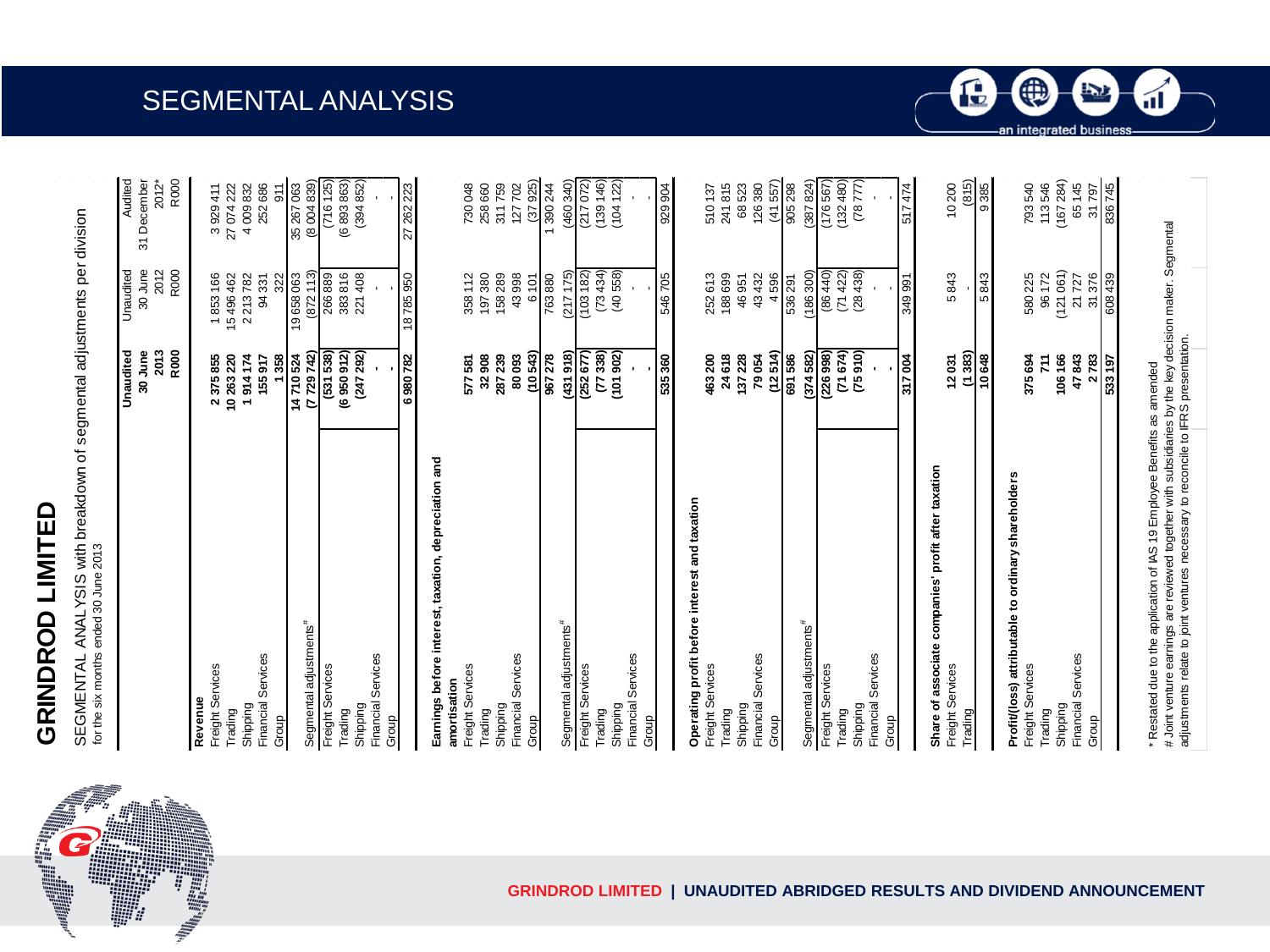

| <b>R'000</b>                  | <b>FREIGHT</b><br><b>SERVICES</b> | <b>TRADING</b> | <b>SHIPPING</b> | <b>FINANCIAL</b><br><b>SERVICES</b> | <b>GROUP</b><br><b>COSTS</b> | <b>TOTAL GROUP</b> |
|-------------------------------|-----------------------------------|----------------|-----------------|-------------------------------------|------------------------------|--------------------|
|                               |                                   |                |                 |                                     |                              |                    |
| Depreciation and amortisation | 114 381                           | 8 2 9 0        | 150 011         | 1 0 3 9                             | 1971                         | 275 692            |
|                               |                                   |                |                 |                                     |                              |                    |
| Net interest                  | 37 786                            | 17 479         | 28 8 15         | 0                                   | (14534)                      | 69 546             |
|                               |                                   |                |                 |                                     |                              |                    |
| Preference dividend           | 10 979                            | 7 1 3 7        | 0               | 9 2 7 3                             | 61                           | 27 450             |

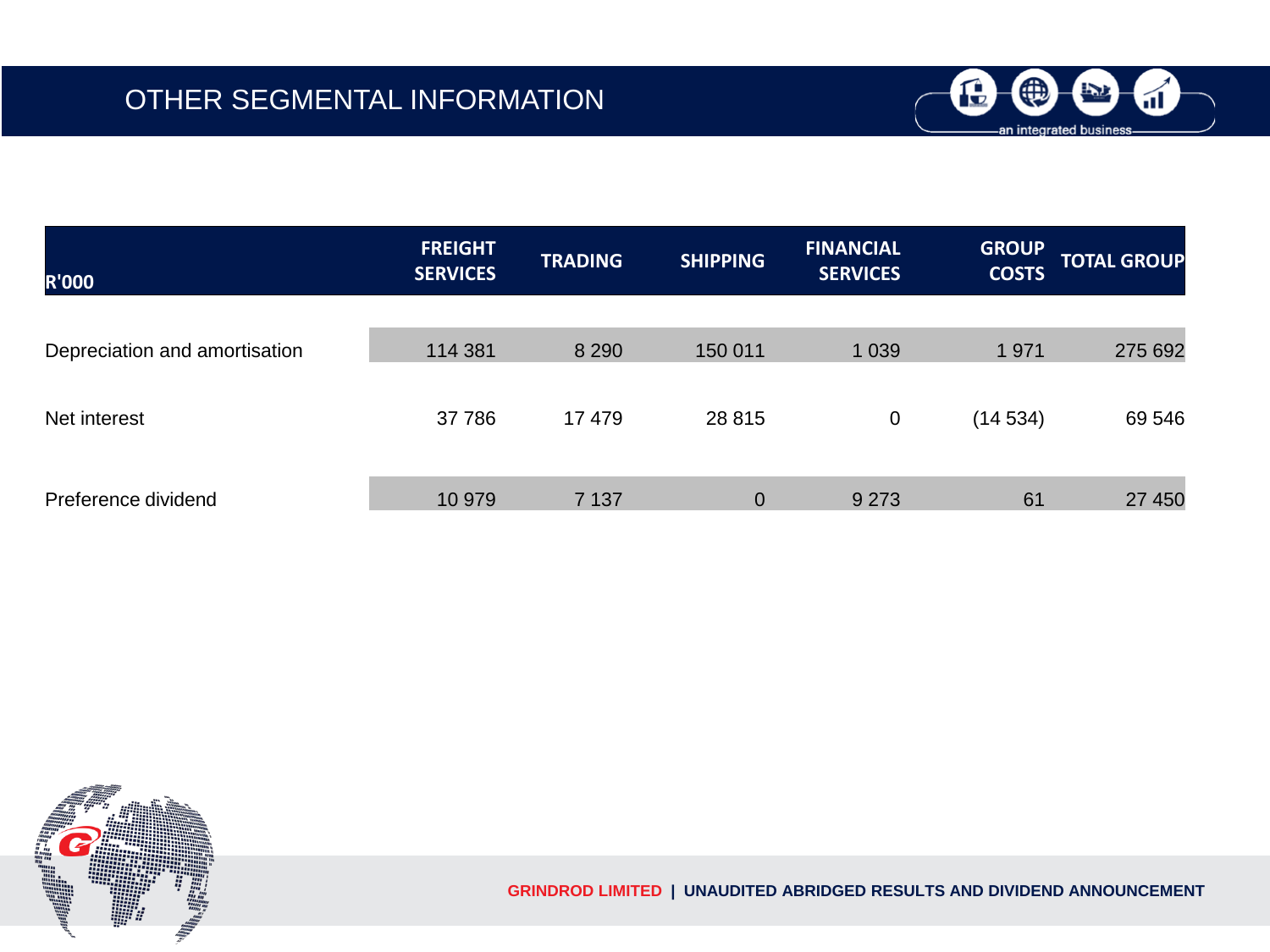

| Loans and advances to bank     |           |
|--------------------------------|-----------|
| customers                      | 3 606 323 |
| Liquid assets and short-term   |           |
| negotiables                    | 432 505   |
| Short term loans               | 638 888   |
| Bank and cash                  | 3 146 578 |
| Recoverbles on cancelled ships | 222 545   |

| Long term loans                     | (2880083) |
|-------------------------------------|-----------|
| Deposits from bank customers        | (3816019) |
| Current portion of long term loans  | (685 595) |
| Short term borrowings and overdraft | (2078360) |

| Net debt | (1413218) |
|----------|-----------|
|          |           |

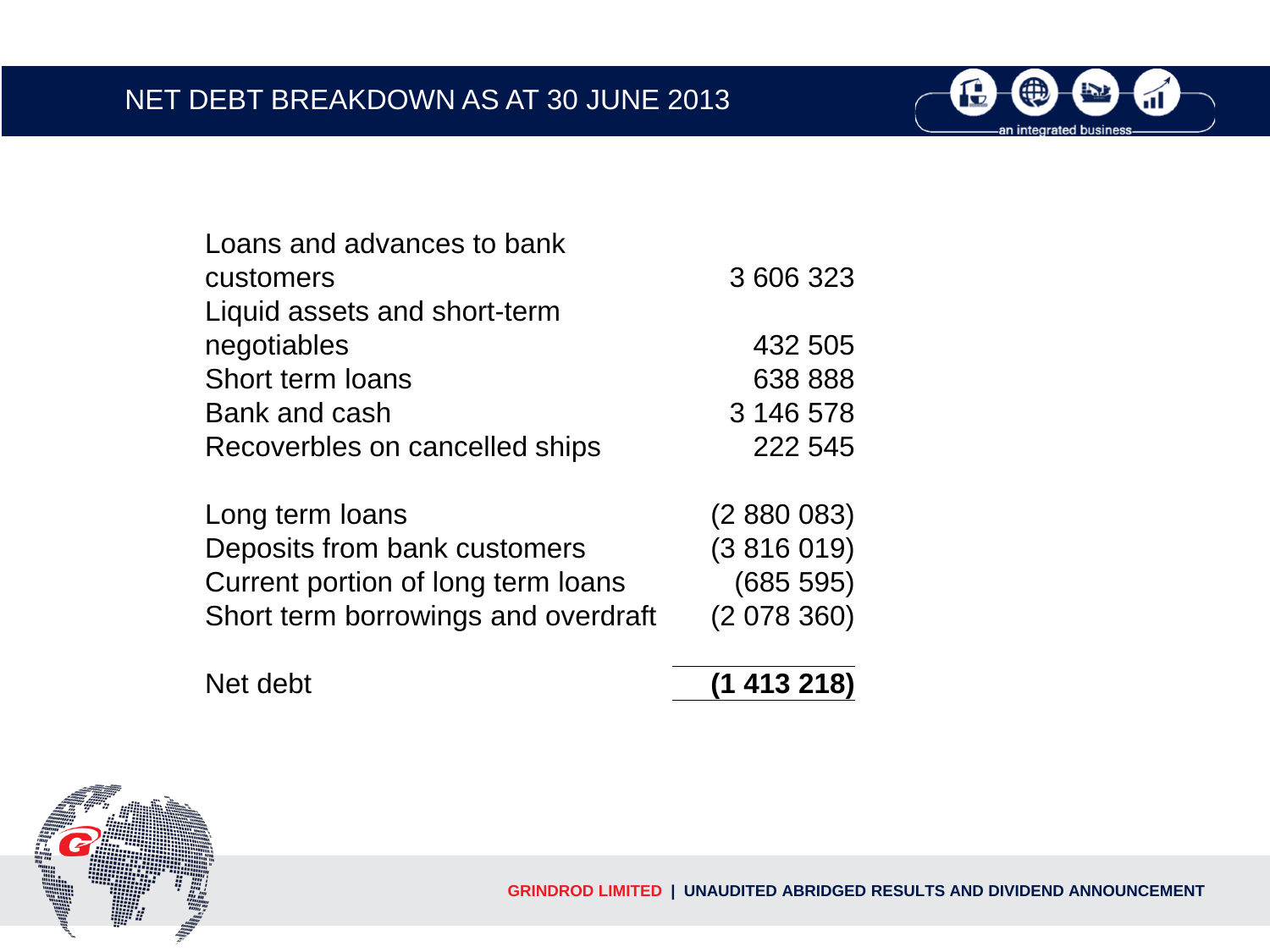#### FREIGHT SERVICES CONTRIBUTION BY BUSINESS UNIT



Please note that these KPIs are as per Management Structure (JV's proportionally consolidated line by line and e.g. revenue will be higher than revenue in the legal structure (where JVs are added as a one line item )

| <b>Freight Services</b>  | June<br>2013 | June<br>2012 | June<br>2011 |
|--------------------------|--------------|--------------|--------------|
|                          |              |              |              |
| Revenue                  | 2 3 7 6      | 1853         | 1511         |
| <b>EBITDA</b>            | 578          | 358          | 285          |
| Operating income         | 463          | 253          | 191          |
| Attributable income      | 376          | 580          | 154          |
| <b>Operating Margins</b> | 19%          | 14%          | 13%          |

| Ports, Terminals, Rail<br>and Seafreight | June<br>2013 | June<br>2012 | June<br>2011 |
|------------------------------------------|--------------|--------------|--------------|
|                                          |              |              |              |
| Revenue                                  | 1 1 9 8      | 717          | 449          |
| <b>EBITDA</b>                            | 428          | 226          | 151          |
| Operating income                         | 379          | 188          | 123          |
| Attributable income                      | 327          | 547          | 99           |
| Operating margin                         | 31%          | 26%          | 27%          |

| <b>Logistics</b>    | June<br>2013 | June<br>2012 | June<br>2011 |
|---------------------|--------------|--------------|--------------|
|                     |              |              |              |
| Revenue             | 1 1 7 8      | 1 1 3 6      | 1 0 6 2      |
| <b>EBITDA</b>       | 150          | 132          | 134          |
| Operating income    | 84           | 65           | 68           |
| Attributable income | 49           | 33           | 55           |
| Operating margin    | 7%           | 6%           | 6%           |

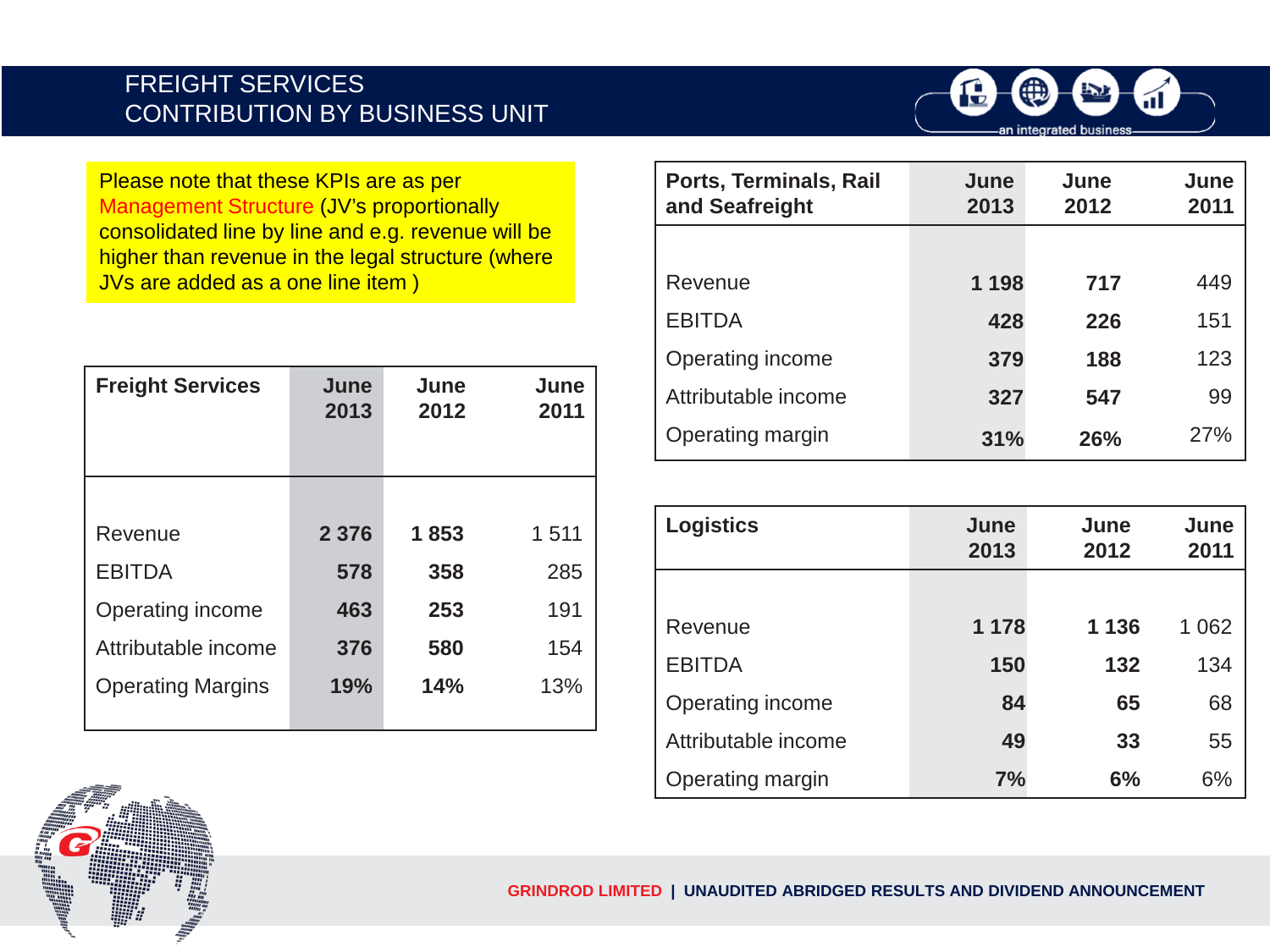

**Trading division volumes:** 

## **YTD June 2013 : 2 331 897 tonnes vs YTD June 2012 : 3 311 701 tonnes**

Volumes impacted by the disposal of 50% of the Marine Fuels business to Vitol as well as the combination of the coal trading books of Vitol and Grindrod into a joint venture. Both of these changes occurred in June 2012

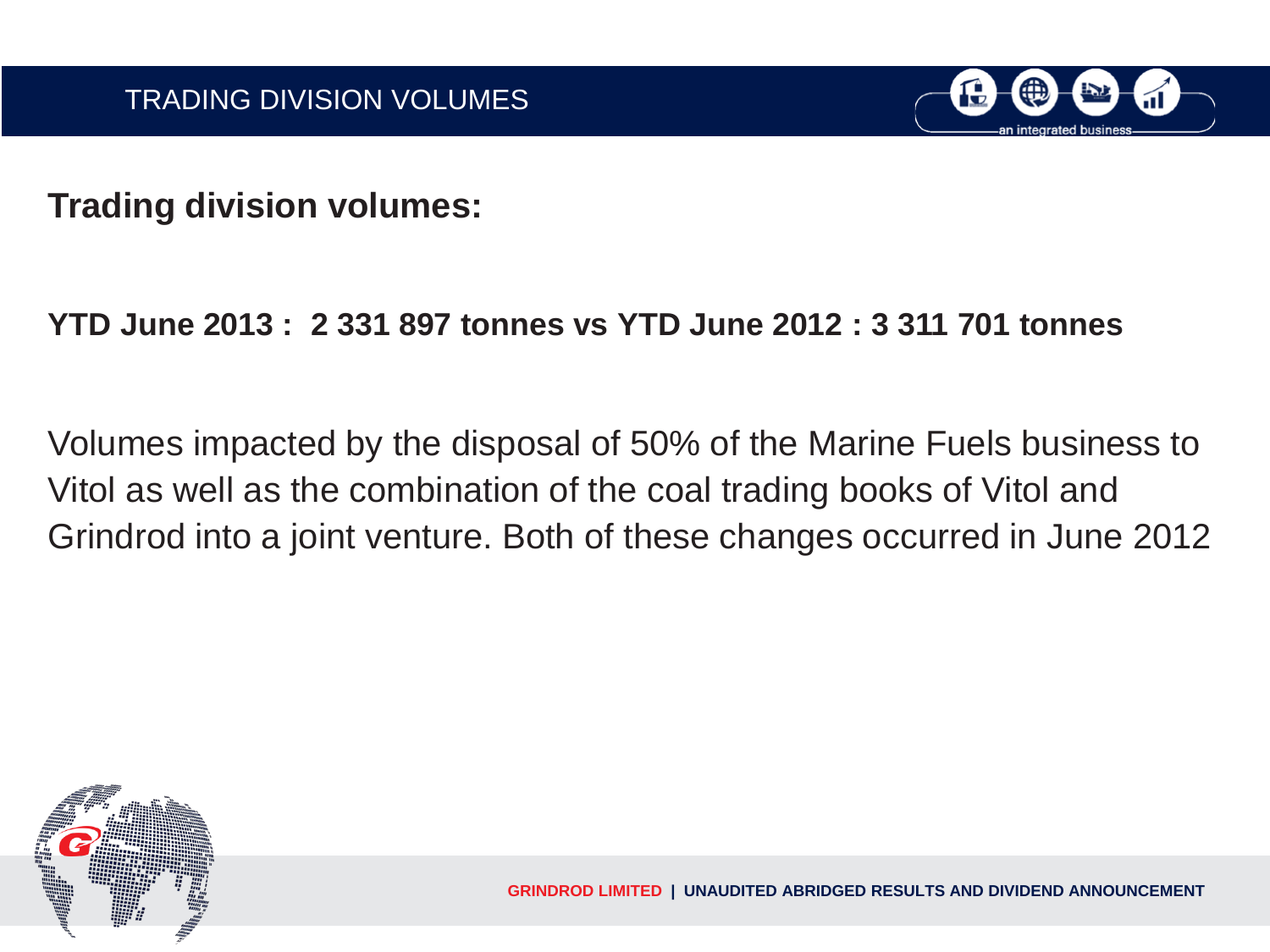### FLEET OVERVIEW (OWNED AND LONG-TERM CHARTERED SHIPS)



|                      |                                |           | <b>Bulk carriers</b><br><b>Tankers</b> |          |                  |        |          |              |
|----------------------|--------------------------------|-----------|----------------------------------------|----------|------------------|--------|----------|--------------|
|                      | Contracted in at 30 June 2013  | Handysize | Handymax                               | Capesize | Medium-<br>range | Small  | Chemical | <b>Total</b> |
| H <sub>2</sub> 2013  | Number (average)               | 17,5      | 1,0                                    | 3,0      | 10,0             | 4,5    | 1,0      | 37,0         |
|                      | Cost (US\$/day)                | 9 4 0 0   | 15 400                                 | 19 300   | 14 800           | 13 100 | 17 400   | 12 500       |
| 2014                 | Number (average)               | 15,5      | 1,7                                    | 2,4      | 10,5             | 4,5    | 1,0      | 35,6         |
|                      | Cost (US\$/day)                | 10 000    | 14 300                                 | 23 100   | 14 800           | 12 800 | 17 400   | 13 100       |
| 2015                 | Number (average)               | 15,4      | 4,8                                    | 2,0      | 10,5             | 4,5    | 1,0      | 38,2         |
|                      | Cost (US\$/day)                | 10 100    | 12 900                                 | 22 000   | 15 200           | 13 300 | 17 400   | 13 000       |
| <b>Current fleet</b> |                                | 16,5      | 1,0                                    | 3,0      | 9,0              | 4,5    | 1,0      | 35,0         |
|                      | Net number of ships to deliver |           |                                        |          |                  |        |          |              |
| H <sub>2</sub> 2013  |                                | 1,0       |                                        |          | 1,5              |        |          | 2,5          |
| 2014                 |                                | (2,5)     | 3,0                                    | (1,0)    |                  |        |          | (0,5)        |
| 2015                 |                                | 1,0       | 1,0                                    |          |                  |        |          | 2,0          |
|                      | Fleet at end of 2015           | 16,0      | 5,0                                    | 2,0      | 10,5             | 4,5    | 1,0      | 39,0         |



*Charter option extensions and purchase options on 4,5 handysize bulk carriers are not included in the above numbers as they are not contracted*

**GRINDROD LIMITED | UNAUDITED ABRIDGED RESULTS AND DIVIDEND ANNOUNCEMENT**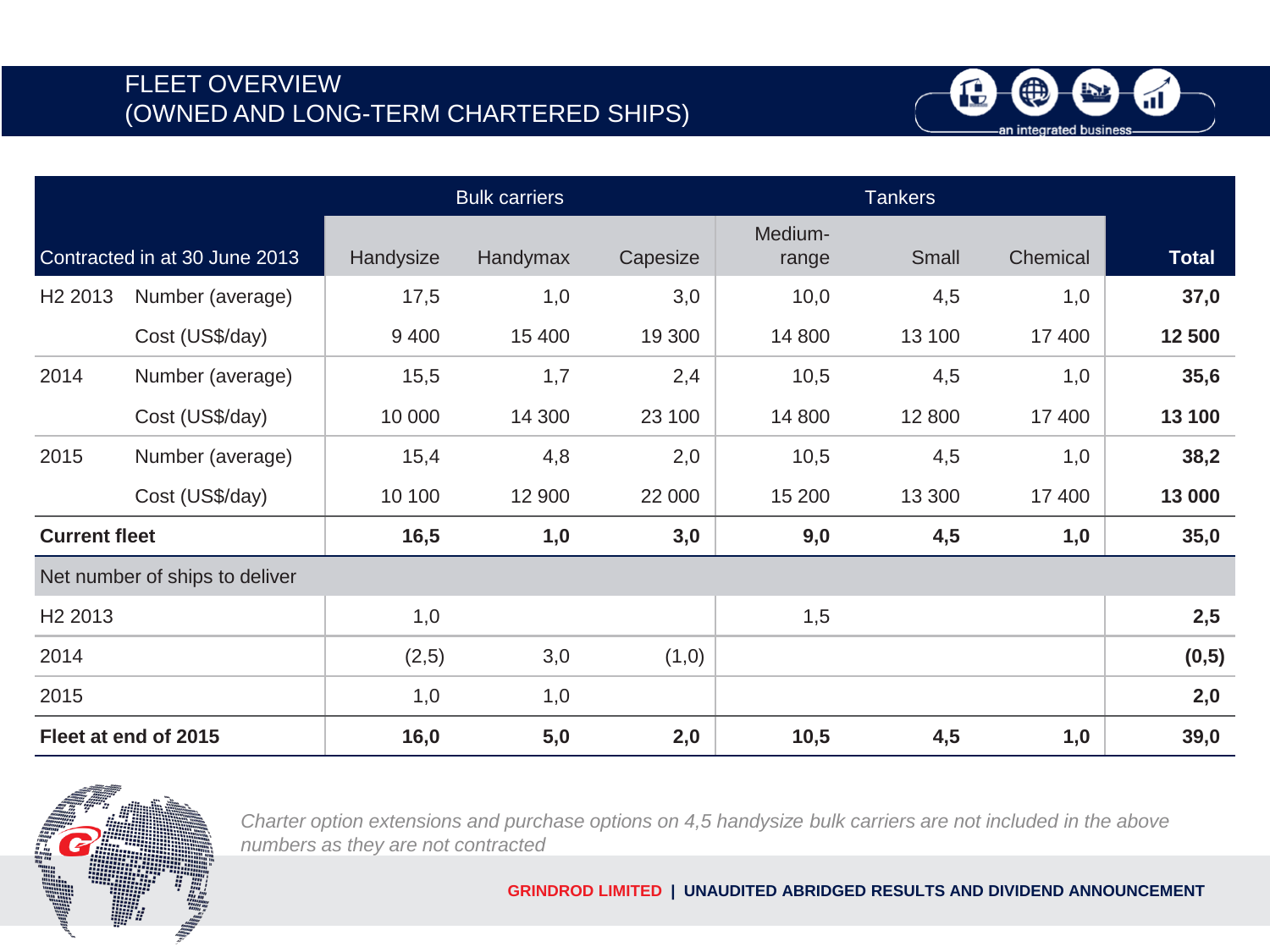## CONTRACT COVER



|                     |                            | <b>Bulk carriers</b> |          |          | <b>Tankers</b>   |         |          |              |
|---------------------|----------------------------|----------------------|----------|----------|------------------|---------|----------|--------------|
|                     | Contracted at 30 June 2013 | Handysize            | Handymax | Capesize | Medium-<br>range | Small   | Chemical | <b>Total</b> |
| H <sub>2</sub> 2013 | Number (average)           | 4,5                  | 1,0      | 1,7      | 3,3              | 1,3     | 0,7      | 12,5         |
|                     | Revenue (US\$/day)         | 9800                 | 10 200   | 24 000   | 15 400           | 9 9 0 0 | 18 500   | 13700        |
| 2014                | Number (average)           | 1,6                  | 1,5      | 0,9      | 2,2              |         | 0,6      | 6,8          |
|                     | Revenue (US\$/day)         | 13 200               | 10 200   | 45 100   | 15 500           |         | 19800    | 18 100       |
| 2015                | Number (average)           |                      |          | 1,3      | 1,0              |         | 0,2      | 2,5          |
|                     | Revenue (US\$/day)         |                      |          | 45 000   | 14 700           |         | 21 200   | 31 000       |

| Contract profits    | % of fleet fixed | <b>Charters</b><br>(US\$ million) |
|---------------------|------------------|-----------------------------------|
| H <sub>2</sub> 2013 | 36               | 1.6                               |
| 2014                | 22               | 8,5                               |
| 2015                | 8                | 10,0                              |



**GRINDROD LIMITED | UNAUDITED ABRIDGED RESULTS AND DIVIDEND ANNOUNCEMENT**